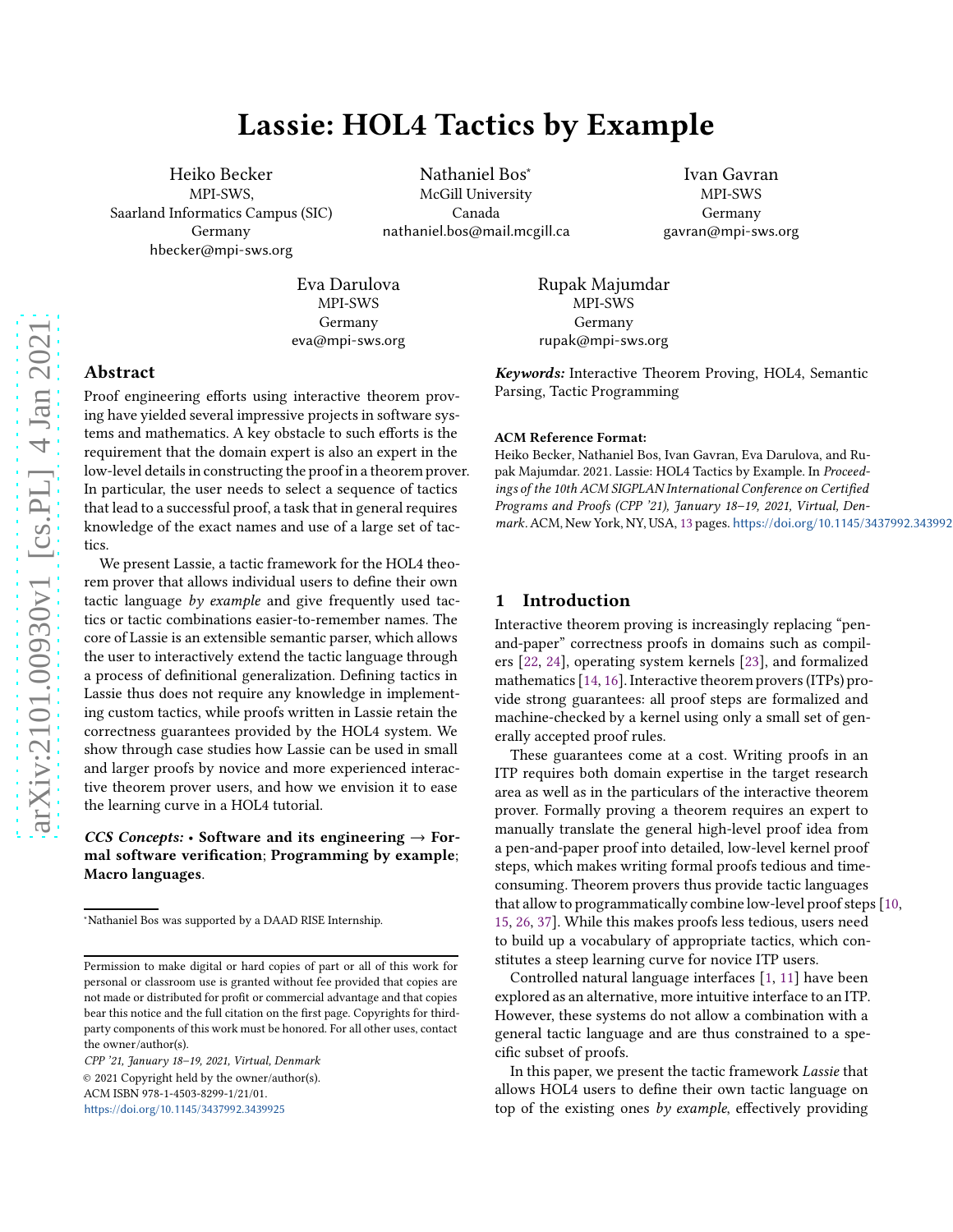an individualized interface. Each example consists of the tobe-defined tactic (a natural language expression, called utterance) and its definition using existing HOL4 tactics with concrete arguments.

For instance, we can define

instantiate 'x' with '⊤'

as

qpat\_x\_assum 'x' (qspec\_then '⊤' assume\_tac)

Newly defined Lassie tactics map directly and transparently to the underlying HOL4 tactics, and can be freely combined.

The main novelty to existing tactic languages is that Lassie allows to define tactics by example and thus does not require knowledge in tactic programming. A tactic defined by example is automatically generalized into a parametric tactic by Lassie to make the tactic applicable in different contexts, making Lassie go beyond a simple macro system.

Our key technical contribution is that Lassie realizes this definition-by-example using an extensible semantic parser [\[4](#page-11-10), 35]. Lassie tactics are defined as grammar rules that map to HOL4 tactics. Lassie starts with an initial core grammar that is gradually extended through user-provided examples. For each example, the semantic parser finds matchings between the utterance and its definition. These matchings are used to create new rules for the grammar. Effectively, the semantic parser identifies the parameters of the newly given command, and thus generalizes from the given example. In our illustrative example, Lassie will identify 'x' and ⊤ as arguments and add a rule that will work with arbitrary terms in place of 'x' and ⊤.

Typically, extending a grammar through examples leads to ambiguity—for a single uterance-definition pair there may be different possible matchings and thus several new parsing rules introduced. In previous work [35], this ambiguity was resolved through user interaction, e.g. showing the user a visualization of different parses and letting them choose the parse with the intended effect. However, it is non-trivial to visualize intermediate steps in a general-purpose programming language. Our core insight is that ITPs offer an ideal setting to resolve this ambiguity. We show that by carefully designing the core grammar and by making use of type information, the ambiguity can be resolved automatically. Furthermore, ITPs "visualize" individual steps by showing the intermediate proof state, and rule out wrong tactic definitions by forcing proofs to be checked by the ITP systems kernel.

Lassie's target audience are trained ITP users who implement decision procedures and simple tactic descriptions in Lassie. Lassie allows them to define their own individualized language by defining easy-to-remember names for individual tactics, or (frequently used) combinations of tactics. A tactic language implemented in Lassie can then used by

non-expert users with prior programming experience but without necessarily in-depth experience with an ITP.

Compared to general tactic languages like ssreflect [\[15\]](#page-11-6), Ltac [\[10\]](#page-11-5), and Eisbach [\[26\]](#page-11-7), Lassie requires less expert knowledge, at the expense of expressiveness. Similar to Lassie, structured tactic languages like Isar [\[36\]](#page-12-2) have an extended parser. Extending a language like Isar requires editing the source code, while Lassie supports different tactic languages that can be defined simply by example. While Lassie can be used to define a tactic language that is closer to a natural language, by not requiring the interface to be entirely natural, Lassie is more general and flexible than systems like Mizar [\[1](#page-11-8)] and Naproche-SAD [\[11\]](#page-11-9).

We implement Lassie as a library for the HOL4 [\[32](#page-11-11)] ITP system, but our technique is applicable to other theorem provers as well. Lassie is fully compatible with standard HOL4 proofs. Since all Lassie tactics map to standard HOL4 tactics, Lassie allows exporting a Lassie proof into standard HOL4 to maintain portability of proofs. On the other hand, the learned grammar can be ported as well and can be used, for example, by a teacher to predefine a domain-specific (tactic) language with Lassie, which is used by learners to ease proofs in a particular area.

We demonstrate Lassie on a number of case studies proving theorems involving logic, and natural and real numbers. In particular, we show the generality of the naturalized tactics by reusing them across different proofs, and we show that Lassie can be incrementally used for proofs inside larger code bases. Finally, by predefining a tactic language with Lassie, we develop a tutorial for the HOL4 theorem prover.

*Contributions.* In summary, this paper presents:

- an interactive, extensible framework called Lassie for writing tactics in an ITP by example;
- an implementation of this approach inside HOL4 (available at https://github.com/HeikoBecker/Lassie);
- a number of case studies and a HOL4 tutorial (available at https://github.com/HeikoBecker/HOL4-Tutorial) showing the effectiveness of Lassie.

## 2 Lassie by Example

We start by demonstrating Lassie on a small example, before explaining our approach in detail in [Section 3.](#page-4-0)

For our initial example we choose to prove that the inverse function  $(x^{-1})$  on real numbers is inverse monotonic for ≤. [Figure 2](#page-2-0) shows the formal statement of this theorem, together with an (informal) proof that one may find in a textbook (the proof uses a previously proven theorem about <).

*Proofs in HOL4.* [Figure 1a](#page-2-1) shows the corresponding HOL4 theorem statement and proof. We can be sure that this proof is correct, because it is machine-checked by HOL4. HOL4 [\[32](#page-11-11)] is an ITP system from the HOL-family. It is based on higherorder logic and all proofs are justified by inference rules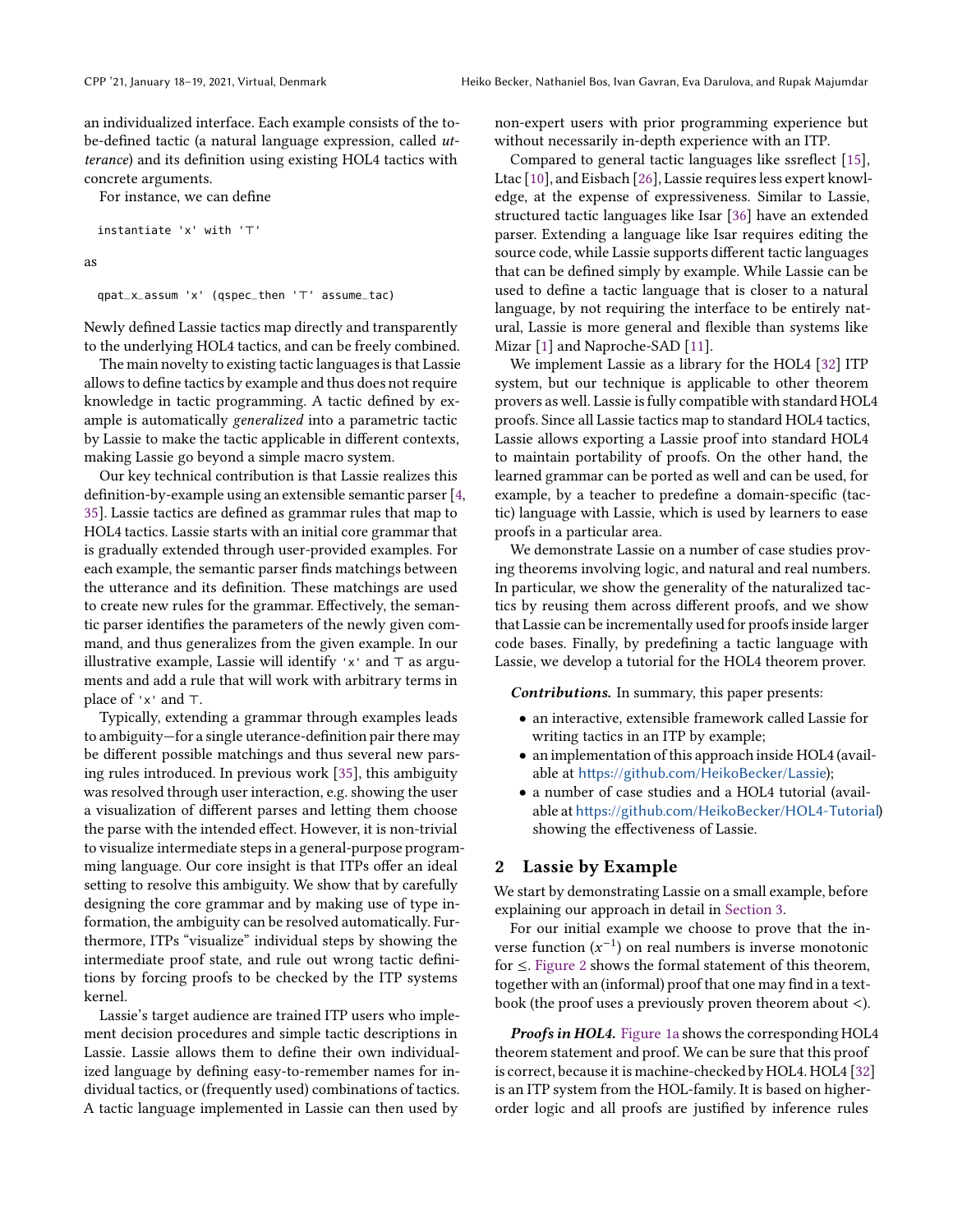<span id="page-2-1"></span>**Theorem** REAL\_INV\_LE\_AMONO: ∀ x y.  $0 < x \wedge 0 < y \Rightarrow$  $x^{-1} \le y^{-1} \Leftrightarrow y \le x$ **Proof** rpt strip\_tac  $\forall x^{-1} < y^{-1} \Leftrightarrow y < x$ by (MATCH\_MP\_TAC REAL\_INV\_LT\_ANTIMONO \\ fs []) \\ EQ\_TAC \\ fs [REAL\_LE\_LT] \\ STRIP\_TAC \\ fs [REAL\_INV\_INJ] **QED Theorem** REAL\_INV\_LE\_AMONO: ∀ x y.  $0 < x \land 0 < y \Rightarrow$  $x^{-1} \le y^{-1} \Leftrightarrow y \le x$ **Proof nltac** ` introduce assumptions. show 'inv  $x <$  inv  $y \iff y < x'$ using (use REAL\_INV\_LT\_ANTIMONO THEN follows trivially). case split. simplify with [REAL\_LE\_LT]. introduce assumptions. simplify with [REAL\_INV\_INJ]. trivial.` **QED**

(b) Lassie proof

Figure 1. HOL4 proof (left) and Lassie proof (right) for theorem REAL\_INV\_LE\_AMONO

<span id="page-2-0"></span>Theorem 1.  $\forall x \ y, 0 < x \land 0 < y \Rightarrow x^{-1} \leq y^{-1} \Leftrightarrow y \leq x$ 

(a) HOL4 proof

Proof 1. We show both sides of the implication separately. To show  $(x^{-1} \leq y^{-1} \Rightarrow y \leq x)$ , we do a case split on whether  $x^{-1}$  <  $y^{-1}$  or  $x^{-1} = y^{-1}$ . If  $x^{-1}$  <  $y^{-1}$ , the claim follows because the inverse function is inverse monotonic for  $\lt$ . If  $x^{-1} = y^{-1}$ , the claim follows from injectivity of the inverse. To show the case  $(y \le x \Rightarrow x^{-1} \le y^{-1})$ , we do a case split on whether  $y < x$  or  $y = x$ . If  $y < x$  the claim follows because the inverse function is inverse monotonic for  $\langle$ . If  $y = x$ , the claim follows trivially.

Figure 2. Textbook proof that the inverse function is inverse monotonic for ≤

from a small, trusted kernel. Its implementation language is Standard ML (SML), and similar to other HOL provers like HOL-Light [\[18](#page-11-12)], and Isabelle/HOL [\[27](#page-11-13)], proof steps are described using so-called tactics that manipulate a goal state until the goal has been derived from true.

When doing a HOL4 proof, one first states the theorem to be proven and starts an interactive proof. [Figure 3](#page-2-2) shows the example proof statement from [Figure 1a](#page-2-1) on the left and the interactive session on the right. To show that the theorem holds, the user would write a tactic proof at the place marked with  $(*Proof *),$  starting with the initial tactic rpt strip\_tac, sending each tactic to the interactive session on the right.

A HOL4 tactic implements e.g. a single kernel step, such as assume\_tac thm which introduces thm as a new assumption, but a tactic can also implement more elaborate steps, like fs, which implements a stateful simplification algorithm,

<span id="page-2-2"></span>

| Theorem REAL INV LE AMONO:                                    | 1 subgoal:                                    |
|---------------------------------------------------------------|-----------------------------------------------|
| ∀ x y.                                                        | $val$ it =                                    |
| $0 \leq x \land 0 \leq y \Rightarrow$                         |                                               |
| $\text{(inv } x \leq \text{inv } y \Leftrightarrow y \leq x)$ | $\theta$ , $\theta$ < x                       |
| Proof                                                         | 1. $\theta < y$                               |
| rpt strip_tac                                                 |                                               |
|                                                               | $x^{-1} \leq y^{-1} \Leftrightarrow y \leq x$ |
| $(*$ Proof $*)$                                               |                                               |
|                                                               | : proof                                       |
| OED                                                           | $\mathbf{r}$                                  |
|                                                               |                                               |

Figure 3. HOL4 theorem (left) and interactive proof session (right)

and imp\_res\_tac thm, resolving thm with the current assumptions to derive new facts. In our example, rpt strip\_tac repeatedly introduces universally quantified variables and introduces left-hand sides of implications as assumptions.

After each tactic application, the HOL4 session prints the goal state that the user still needs to show, keeping track of the state of the proof. Once the HOL4 session prints Initial goal proved, the proof is finished. To make sure that the proof can be checked by HOL4 when run non-interactively, the separate tactics used in each step are chained together using the infix-operator \\. As this operator returns a tactic after taking some additional inputs, it is called a tactical.

*Proofs in Lassie.* [Figure 1b](#page-2-1) shows the proof of our theorem using Lassie. This proof follows the same steps as the standard HOL4 proof, but each tactic is called using a name that we have previously defined in Lassie by example. We chose the Lassie tactics to be more descriptive (for us at least), and while they make the proof slightly more verbose,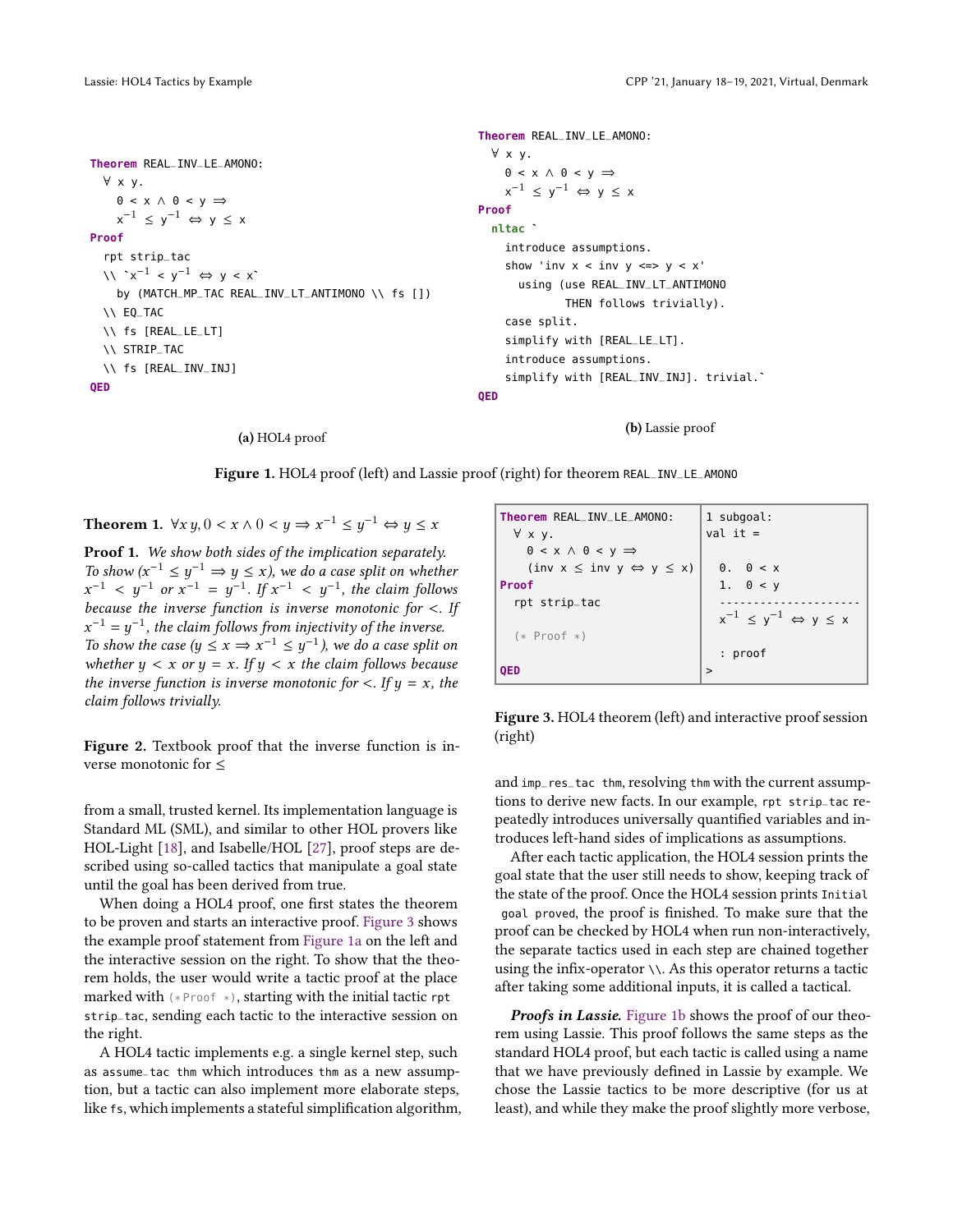<span id="page-3-0"></span>



Figure 4. Intermediate proof state using goalTree's and **nlexplain**

they also make it easier to follow for (non-)experts. Each of our Lassie tactics maps to corresponding formal HOL4 tactics, so that the proof is machine-checked by HOL4 as before, retaining all correctness guarantees.

Unlike existing tactic languages, Lassie allows to define custom tactics by example and thus does not require any knowledge in tactic programming. For instance, for our example proof, we defined a new tactic by

**def** `simplify with [REAL\_LE\_LT]` `fs [REAL\_LE\_LT]`;

Lassie automatically generalizes from this example so that we can later use this tactic with a different argument:

```
simplify with [REAL_INV_INJ]
```
To achieve this automated generalization, Lassie internally uses an extensible semantic parser [\[4\]](#page-11-10). That is, Lassie tactics are defined as grammar rules. Lassie initially comes with a relatively small core grammar, supporting commonly used HOL4 tactics. This grammar is gradually and interactively extended with additional tactic descriptions by giving example mappings. For instance our definition above would add the following rule to the grammar:

simplify with [THM1, THM2,  $\dots$ ]  $\rightarrow$  fs [THM1, THM2,  $\dots$ ]

Note that this rule allows simplify with to be called with a list of theorems, not just a single theorem as in the example given. This generalization happens completely automatically in the semantic parser and does not require any programming by the user.

The Lassie-defined tactics can be used in a proof using the function **nltac**, that sends tactic descriptions to the semantic parser, which returns the corresponding HOL4 tactic. Because **nltac** has the same return type as all other standard HOL4 tactics, it can be used as a drop-in replacement for standard HOL4 tactics, and can be freely combined with other HOL4 tactics in a proof.

*Explaining Proofs with Lassie.* Lassie also comes with a function **nlexplain**. Instead of being a drop-in replacement, like **nltac**, **nlexplain** decorates the proof state with the HOL4 tactic that is internally used to perform the current proof step. [Figure 4](#page-3-0) shows an intermediate state when using **nlexplain** to prove our example theorem. All Lassie tactics inside the red dashed box on the left-hand side have been passed to **nlexplain**. The goal state on the right-hand side shows the current state of the proof as well as the HOL4 tactic script that has the same effect as the Lassie tactics.

We envision **nlexplain** to be used for example in a HOL4 tutorial to ease the learning curve when learning interactive theorem proving. Lassie allows a teacher to first define a custom tactic language that follows the same structure as the HOL4 proof, but that uses descriptive names and may be thus easier to follow for a novice. In a second step, one can use **nlexplain** to teach the actual underlying HOL4 tactics.

Function **nlexplain** can furthermore be used for sharing Lassie proofs without introducing additional dependencies on the semantic parser. While sharing Lassie proof scripts directly is possible, it requires sharing the state of the semantic parser as well. Alternatively, one can send the Lassie proof to **nlexplain** and obtain a HOL4 tactic script that can then be shared without depending on the semantic parser.

*More Complex Tactics.* While the target user that we had in mind when developing Lassie is not an ITP expert, experts may nonetheless find Lassie useful to, e.g., group commonly used combinations of tactics. For example, to make the proofs of simple subgoals easier, an expert can define a tactic that uses different simplification algorithms and an automated decision procedure to attempt to solve a goal automatically:

**def** `prove with [ADD\_ASSOC]` `all\_tac THEN ( fs [ ADD\_ASSOC ] THEN NO\_TAC) ORELSE (rw [ ADD\_ASSOC ] THEN NO\_TAC)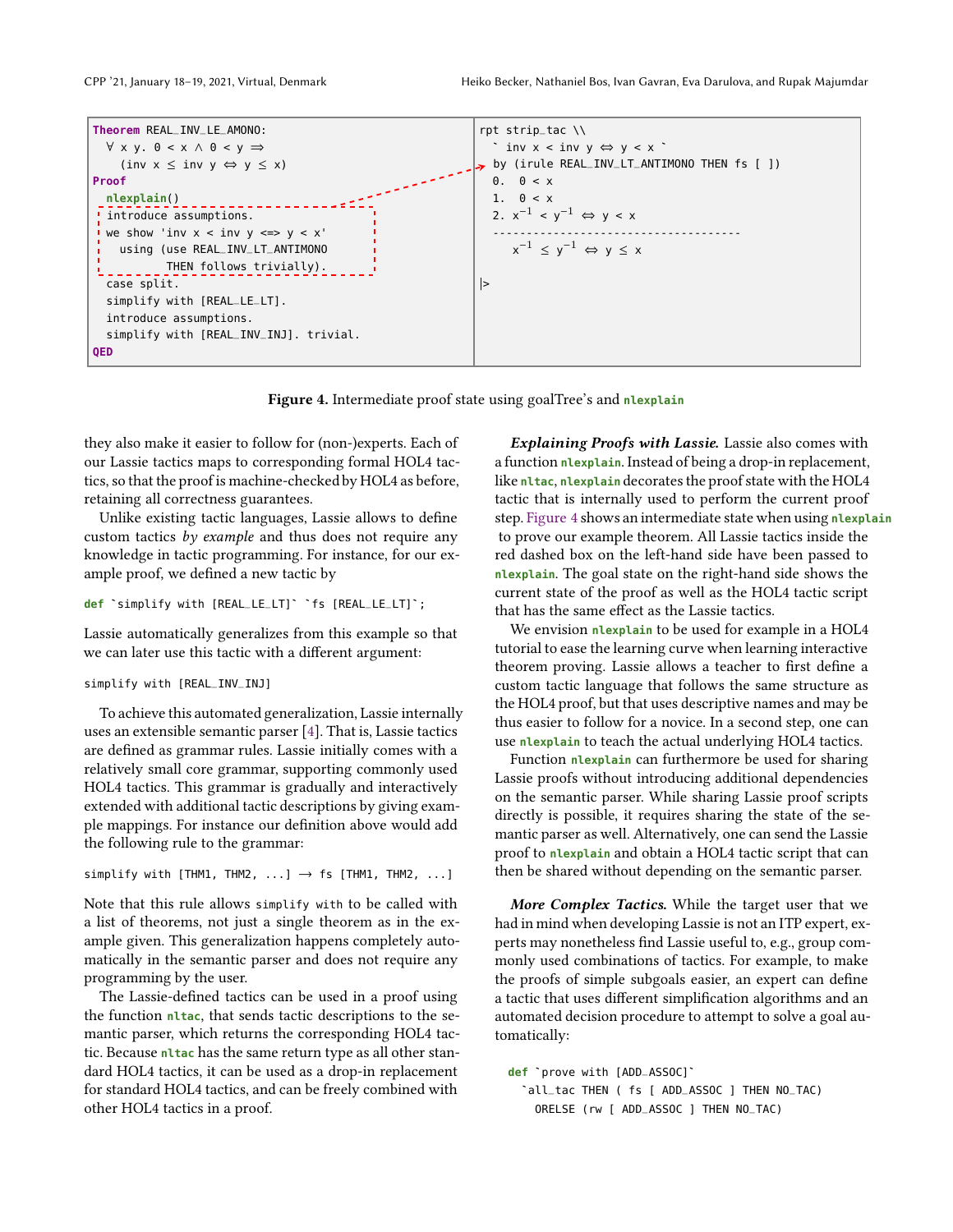<span id="page-4-2"></span>

| \$R00T                                | $\rightarrow$ \$tactic                                      | $(\lambda x.x)$                         | gen_tac : tactic  |                    |
|---------------------------------------|-------------------------------------------------------------|-----------------------------------------|-------------------|--------------------|
| \$tactic                              | $\rightarrow$ \$TOKEN                                       | $(\lambda x.\text{lookup 'tactic' } x)$ | all_tac : tactic  |                    |
| \$tactic                              | $\rightarrow$ \$thm->tactic \$thm $(\lambda x \, y.x \, y)$ |                                         | strip_tac: tactic |                    |
| $$thm$ ->tactic $\rightarrow$ \$TOKEN |                                                             | $(\lambda x.\text{lookup "thm list-}$   | $-$ fs            | : thm list->tactic |
| \$thm                                 | $\rightarrow$ \$TOKEN                                       | $(\lambda x.x)$                         | simp              | : thm list->tactic |

Figure 5. Excerpt from Lassie grammar (left) and the database (right), parsing tactics and thm list tactics

```
ORELSE metis_tac [ ADD_ASSOC ]`
```
The HOL4 tactic will first attempt to solve the goal using the simplification algorithms implemented in tactics fs and rw, and if both fail, it will call into the automated decision procedure metis\_tac, based on first-order resolution. (Tactical t1 ORELSE t2 applies first tactic t1, and if t1 fails, t2 is applied. THEN NO\_TAC makes the simplification fail if it does not solve the goal.)

The resulting tactic description prove with [THM1, THM2, ...] is parametric in the used list of theorems making it applicable in different contexts.

Defined tactic descriptions are added to the grammar and are as such part of the generalization algorithm. Thus we can reuse the just defined tactic description to define an even more elaborate version:

```
def `'T' from [ CONJ_COMM ] `
  `'T' by ( prove with [CONJ_COMM] )`;
```
This tactic description, once generalized by the semantic parser, completely hides the fact that we may need to call into three different algorithms to prove a subgoal, while allowing us to enrich our assumptions with arbitrary goals, as long as they are provable by the underlying HOL4 tactics.

# <span id="page-4-0"></span>3 Defining Tactics in Lassie

Existing approaches to tactic languages, like Eisbach [\[26\]](#page-11-7) and ssreflect [\[15\]](#page-11-6) are implemented as domain-specific languages (DSL), usually within the theorem prover's implementation language. In these approaches, defining a new tactic is the same as defining a function in the implemented DSL. If a tactic should be generalized over e.g. a list of theorems, this generalization must be performed manually by the user of the tactic language.

In contrast, Lassie's tactics are defined in a grammar that is extended interactively by example using a semantic parser [\[4](#page-11-10)] that performs parameter generalization automatically. We define an initial core grammar [\(Section 3.1\)](#page-4-1) that users can extend by example [\(Section 3.2\)](#page-5-0). Each such defined description (Lassie tactic), maps a description to a (sequence of) HOL4 tactics, which is then applied to the proof state and checked by the HOL4 kernel. Note that a Lassie user does not directly modify and thus does not have to be aware of the underlying (core) grammar—the extension happens by example.

#### <span id="page-4-1"></span>3.1 The Core Grammar

The left-hand side of [Figure 5](#page-4-2) shows a subset of Lassie's core grammar. \$ROOT is the symbol for the root node in the grammar and must always be a valid tactic. The core grammar is used to parse theorems, tactics, tacticals (of type thm list -> tactic) and looks up functions of these types.

Each rule has the form  $\text{Set} \rightarrow \text{grid}( \lambda x \ldots)$ . While  $\text{Set} \rightarrow \text{5 right works}$  just as in a standard context free grammar, the  $\lambda$ -abstraction, called logical form, is applied to the result of parsing \$right using the grammar. The logical form allows us to manipulate parsing results after they have been parsed by the grammar, essentially interpreting them within the parser. In Lassie we use it to implement function applications when combining tactics, and to lookup names in a database.

We have built a core grammar for Lassie that supports the most common tactics and tacticals of HOL4. For instance the core grammar will parse fs [REAL\_INV\_INJ] unambiguously into the equivalent SML code as its logical form. We think of this core grammar as the starting point for users to define Lassie tactics on top of the HOL4 tactics.

Adding every HOL4 tactic and tactical as a separate terminal to the grammar would clutter it unnecessarily and make it hard to maintain. That is why the grammar allows so-called lookup rules that check a dictionary for elements of predefined sets. The right-hand side of [Figure 5](#page-4-2) shows a subset of the database used for the lookups. In the grammar in [Figure 5,](#page-4-2) a tactic can then either be looked up from the database (second rule), or a tactic can be a combination of a function of type thm -> tactic and a theorem (third rule). We refer to functions of type thm -> tactic as theorem tactics, as they take a theorem as input, and return a HOL4 tactic. Theorem tactics are again looked up from the database, whereas theorems can be any possible string denoted in the grammar by \$TOKEN. In addition to HOL4 tactics and theorem tactics, our core grammar also uses a combination of rules (not shown in [Figure 5\)](#page-4-2) to support functions that return a tactic of type

- thm list -> tactic
- tactic -> tactic
- term quotation -> tactic
- (thm -> tactic)-> tactic
- tactic -> tactic -> tactic
- term quotation -> (thm -> tactic) -> thm -> tactic
- term quotation list -> (thm -> tactic) ->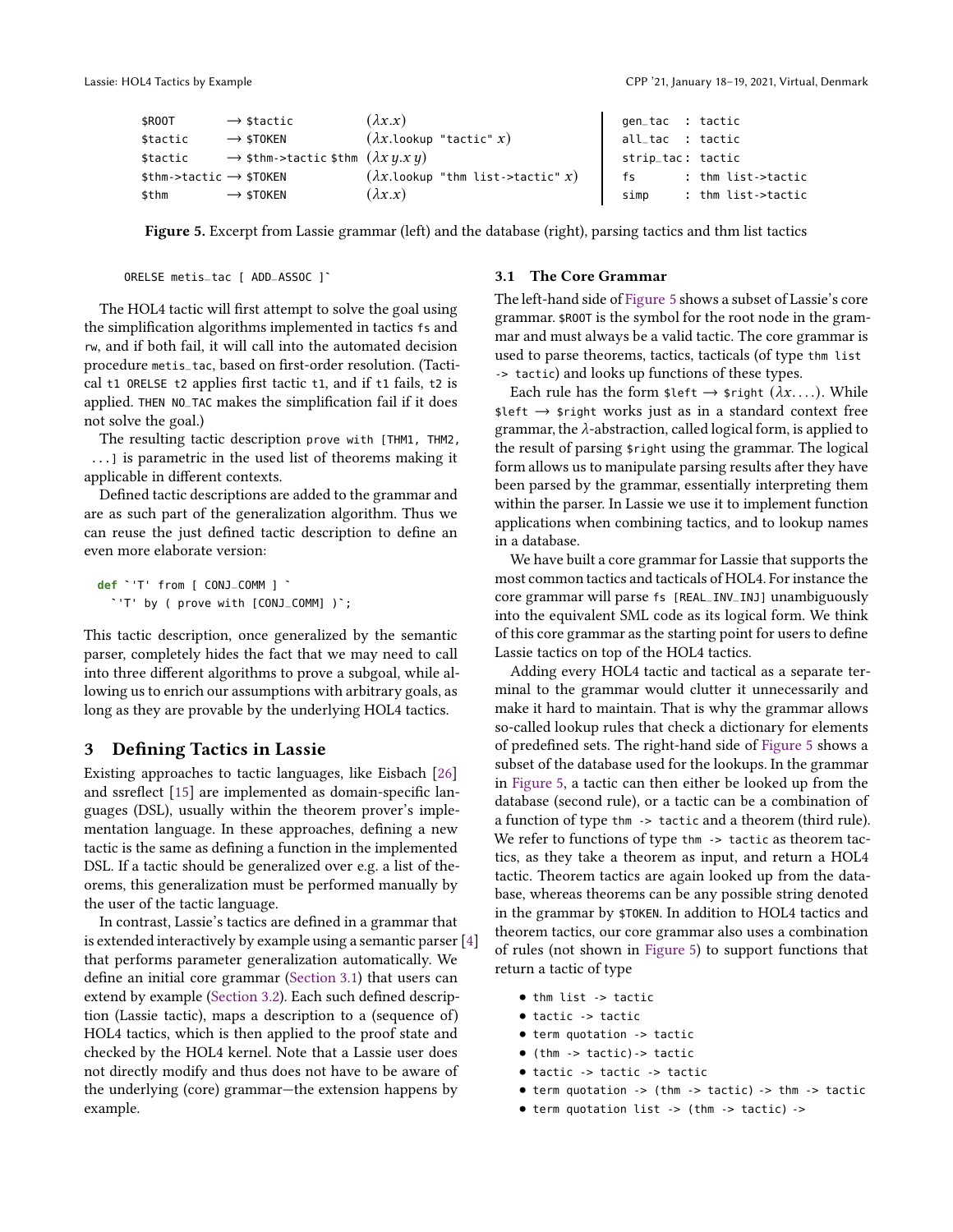thm -> tactic

These types capture most of the tactics implemented in HOL4, and we add a subset of 53 commonly used tactics into the database.

*Non-Ambiguity.* A common issue in semantic parsing is grammar ambiguity. In Lassie, having an ambiguous grammar is not desirable as it would require users to disambiguate each ambiguous Lassie tactic while proving theorems. We thus aim to have an unambiguous grammar and achieve this by a careful design of our core grammar. By encoding the types of the tactics as non-terminals, our core grammar acts as a type-checker for our supported subset of HOL4 tactics. Even after defining custom tactics, the semantic parser will always parse Lassie tactics into the subset it can type check thus keeping the grammar unambiguous. During our experiments we have not found a case where extending the grammar introduced any ambiguity, which reassures this design choice.

#### <span id="page-5-0"></span>3.2 Extending Lassie with New Definitions

With our core grammar, Lassie can parse the HOL4 tactics we have added to the grammar into their (equivalent) SML code. We now explain how this grammar can be interactively extended by example in order to provide custom names for (sequences of) tactics.

Lassie's tactic learning mechanism relies on a semantic parser. A semantic parser converts a natural language utterance into a corresponding (executable) logical form or—due to ambiguity—a ranked list of candidates. Semantic parsers can be implemented in many ways, e.g., they can be rulebased or learned from data [25]. SEMPRE [\[4](#page-11-10)], which we use, is a toolkit for developing semantic parsers for different tasks. It provides commonly used natural language processing methods, and different ways of encoding logical forms.

Lassie's semantic parser is implemented on top of the interactive version of SEMPRE [35]. It starts with a core formal grammar, which can be expanded through interactions with the user. Users can add new concepts to the grammar by example using Lassie's library function **def**, which invokes the semantic parser. Each example consists of a (utterance, definition) pair, where the utterance is the new tactic to be defined and the definition is an expression that is already part of the grammar. For instance, we can give as example:

| def `simplify with REAL_ADD_ASSOC` | $(**$ utterance $*$ |
|------------------------------------|---------------------|
| `fs [REAL_ADD_ASSOC]`              | $(*definition*)$    |

Note that the command demonstrates the new tactic (simplify with) with a particular argument (REAL\_ADD\_ASSOC), but does not explicitly state what the argument is.

The definition has to already be part of the grammar and thus fully parsable, otherwise the parser will reject the pair, whereas only some parts of the utterance may be parsable. That is, the definition needs to be already understood by the

semantic parser, either because it is part of the core grammar or because it was previously already defined by the user.

The function **def** first obtains a logical form for the definition (which exists since the definition is part of the grammar). The semantic parser then induces one or more grammar rules from the utterance-definition pair and attaches the logical form of the definition to those rules.

The induction of new grammar rules relies on finding correspondences between parsable parts of the utterance and its definition. As an example, observe our simplify with command. Because REAL\_ADD\_ASSOC can be parsed into a category \$thm, the two new production rules added to the grammar are:

```
$tactic →
```
simplify with REAL\_ADD\_ASSOC ( $\lambda$  x.fs [REAL\_ADD\_ASSOC]) \$tactic →

simplify with \$thm ( $\lambda$  thm. fs [thm])

Based on the second added rule, we can now use the Lassie tactic simplify with connected to any other description that is parsed as a \$thm, because the parser identified REAL\_ADD\_ASSOC as an argument and generalized from our example by learning the  $\lambda$ -abstraction over the variable thm.

Next time the user calls, for instance,

**nltac** `simplify with REAL\_ADD\_COMM`

Lassie's semantic parser will parse this command into the tactic fs [REAL\_ADD\_COMM] using the second added rule.

#### 4 Lassie Design

Lassie is implemented as a HOL4 library, which can be loaded into a running HOL4 session with open LassieLib;. This will start a SEMPRE process and the library captures its input and output as SML streams. Whenever **nltac** or **nlexplain** are run, the input is send to SEMPRE over the input stream, and if it can be parsed with the currently learned grammar, SEMPRE writes the resulting HOL4 tactic to the output stream as a string. If parsing fails, i.e. SEMPRE does not recognize the description, LassieLib raises an exception, such that an end-user can define the tactic with a call to **def**.

We want **nltac** to act as a drop-in replacement for HOL4 tactics. Therefore, **nltac** must not only be able to parse single tactics, but must also be able to parse full tactic scripts, performing a proof from start to finish. During our casestudies, we noticed that SEMPRE was not built for parsing large strings of text, but rather for smaller examples. To speed up parsing, we have defined a global constant, LassieSep which is used to split input strings of **nltac**. For example, calling

**nltac** `case split. simplify with [REAL\_LE\_LT].`

will lead to two separate calls to the semantic parser: one for case split and one for simplify with [REAL\_LE\_LT]. The resulting HOL4 tactics are joined together using the THEN\_LT tactical, which is a more general version of the tactical  $\setminus \setminus$ ,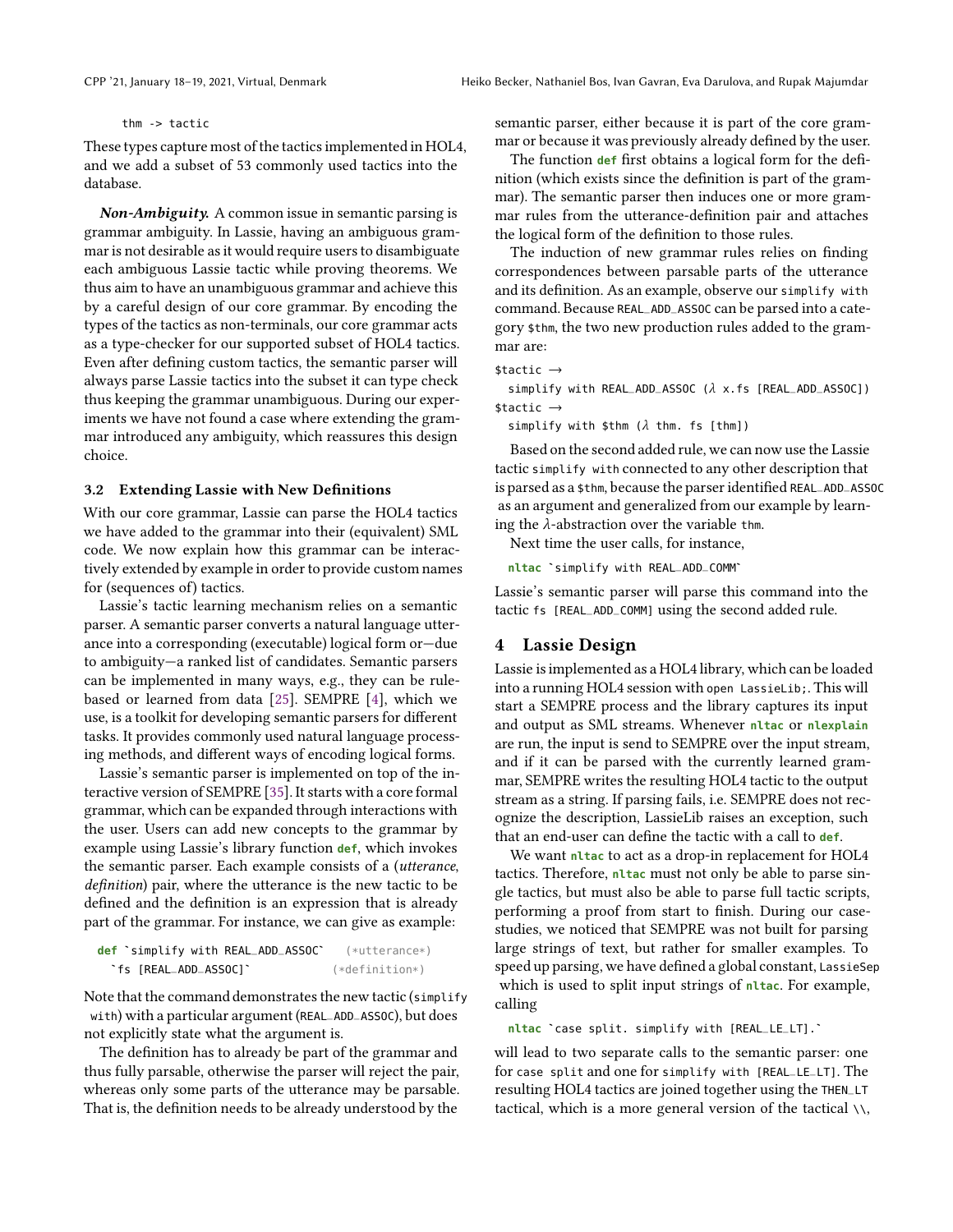as it has an additional argument for selecting the subgoal to which the given tactic is applied. When proving a goal interactively, some tactics, like induction, and case splitting, can lead to multiple subgoals being generated. We use the THEN\_LT tactical to implement selecting subgoals in **nltac**.

There are some differences in how **nltac** and **nlexplain** are used. Function **nltac** can be used as a drop-in replacement for HOL4 tactics, and thus supports selection of subgoals. In contrast, **nlexplain** is meant to be used interactively, and therefore parses Lassie tactics, but does not support selection of subgoals. Instead, subgoals are proven in order of appearance. The main purpose of **nlexplain** is to show how Lassie tactics are translated back into HOL4 tactics. To do so, it modifies HOL4's interactive read-eval-print loop (REPL), and thus can only be used interactively, but not to replace plain HOL4 tactics in proof scripts like **nltac**.

To differentiate between SML expressions and HOL4 expressions, HOL4 requires HOL4 expressions to be wrapped in quotes (`), but quotes are also a way of allowing multiline strings in HOL4 proofscripts. Therefore we choose quotes to denote the start and end of a Lassie proofscript, and use apostrophes (') to denote the start and the end of a HOL4 expression in a Lassie proof script.

Lassie currently does not support debugging tactic applications. While an end-user can easily define new tactics by example using the semantic parser, figuring out the tactics exact behavior, and fixing bugs still requires the user to manually step through the corresponding HOL4 tactic in an interactive proof and manually inspecting steps. We see extending Lassie with debugging support as future work.

### 4.1 Extending Lassie with New Tactics

.

Our initial core grammar supports only a fixed set of the most commonly used HOL4 tactics. However, it is common in ITPs to develop custom tactics on a per-project basis, possibly including fully blown decision procedures [\[33](#page-12-3)]. To make sure that users can add their own HOL4 tactics as well as custom decision procedures to Lassie, the library provides the functions addCustomTactic, addCustomThmTactic, and addCustomThml**irattTaratliru**umber  $n$ , there exists a natural number  $p$  which is

The difference between **def** and addCustom[\*]Tactic is in where the elements are added to the semantic parser's grammar. Function **def** uses SEMPRE's generalization algorithm and adds rules to the grammar that may contain non-terminals (e.g. follows from [ \$thms ]). Function addCustomTactic always adds a new terminal to the grammar.

We explain addCustomTactic by example. Suppose a user wants to reuse an existing linear decision procedure for real numbers (REAL\_ASM\_ARITH\_TAC) to close simple proof goals. Running addCustomTactic REAL\_ASM\_ARITH\_TAC adds the new production rule \$tactic → REAL\_ASM\_ARITH\_TAC to the SEM-PRE grammar. Tactic REAL\_ASM\_ARITH\_TAC can then be used in subsequent calls to **def** to provide Lassie-based descriptions, or immediately in **nltac** and **nlexplain**.

Now that SEMPRE accepts the decision procedure as a valid tactic, we extend our expert automation tactic from before to try to solve a goal with this decision procedure too:

| def `prove with [ADD_ASSOC]`                  |
|-----------------------------------------------|
| `all_tac THEN ( fs [ ADD_ASSOC ] THEN NO_TAC) |
| ORELSE (rw [ ADD_ASSOC ] THEN NO_TAC)         |
| ORELSE REAL ASM ARITH TAC                     |
| ORELSE metis_tac [ ADD_ASSOC ]`               |

Functions addCustomThmTactic, and addCustomThmlistTactic work similarly, adding grammar rules for \$thm->tactic and \$thm list->tactic.

#### 4.2 Defining and Loading Libraries

Users can define libraries with their own defined Lassie tactics using the function registerLibrary which takes as first input a string, giving the libraries a unique name, and as second input a function of type :unit -> unit, where the function should call **def** on the definitions to be added, following [Section 3.2.](#page-5-0) The defined libraries can then be shared and loaded simply by calling the function loadLibraries.

We defined libraries for proofs using logic, natural numbers, and real numbers from our case studies and used these in our HOL4 tutorial [\(Section 5\)](#page-6-0)

## <span id="page-6-0"></span>5 Case Studies

We evaluate Lassie on three case studies and show how it can be used for developing a HOL4 tutorial. In the paper, we show only the main theorems for the case studies, but the full developments can be found in the Lassie repository.

#### 5.1 Case Study: Proving Euclid's Theorem

First, we prove Euclid's theorem from the HOL4 tutorial [\[32\]](#page-11-11) that is distributed with the HOL4 theorem prover documentation. Euclid's theorem states that the prime numbers form an infinite sequence. Its HOL equivalent states that for any greater than  $n$  and a prime number.

To prove the final theorem, shown in [Figure 6,](#page-7-0) we have proven 19 theorems in total. To prove these theorems, we defined a total of 22 new tactics using LassieLib.**def**. Some tactics have been used only once, but for example the tactic [...] solves the goal, was reused 16 times.

Another example is the tactic thus PRIME\_FACTOR for 'FACT n + 1' which introduces a specialized version of the theorem PRIME\_FACTOR, proving the existence of a prime factor for every natural number. Note how the tactic description can freely mix text descriptions with the parameters for the underlying tactic. Similarly, the first step of the HOL4 proof reads CCONTR\_TAC, which initiates a proof by contradiction. For an untrained user, figuring out and remembering this name can be cumbersome, even though the user might know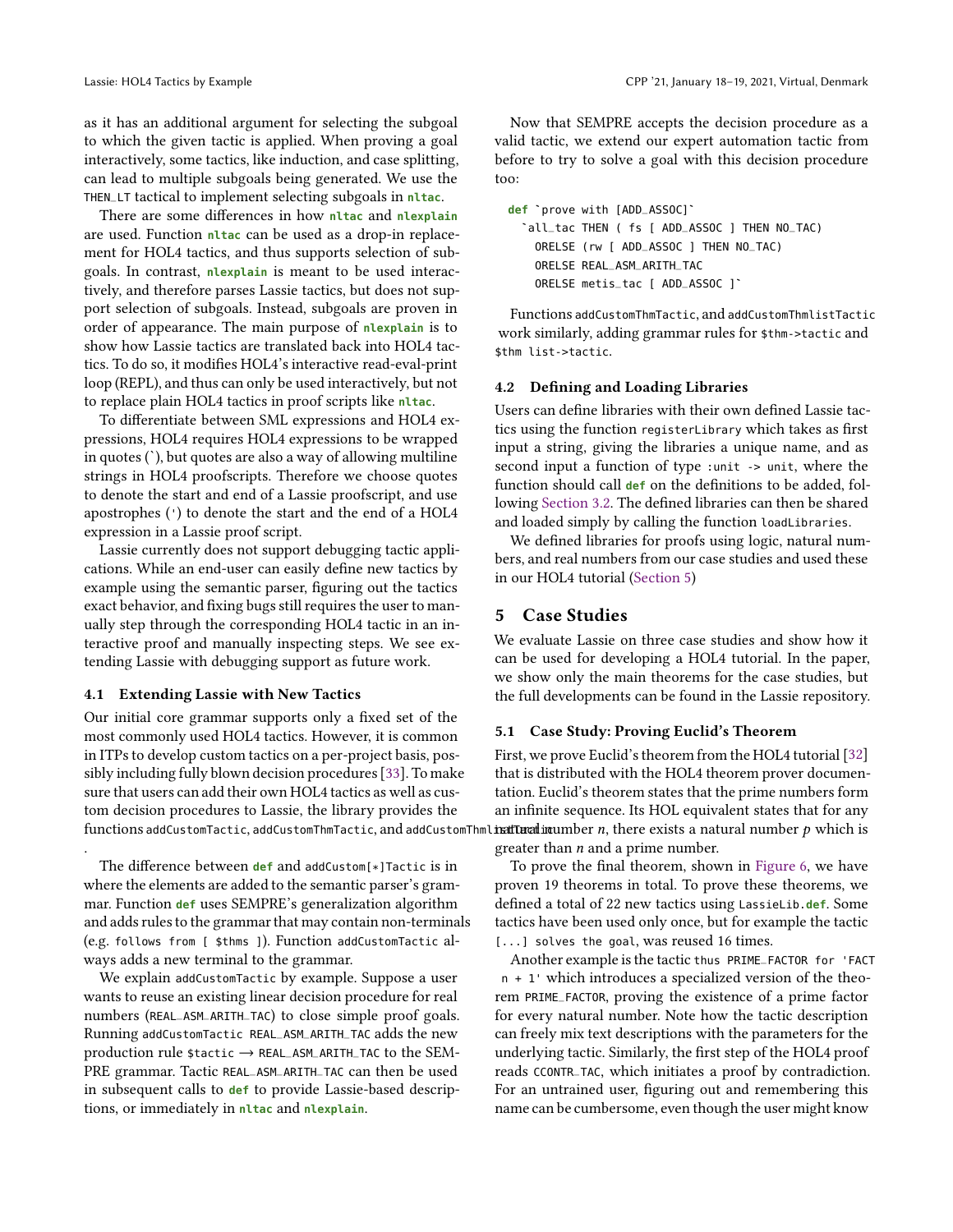```
Theorem EUCLID:
  ∀ n . ∃ p . n < p ∧ prime p
Proof
  CCONTR_TAC \\ fs[]
  \setminus\setminus `FACT n + 1 \neq 1`
      by rw[FACT_LESS, neq_zero]
  \\ qspec_then `FACT n + 1` assume_tac PRIME_FACTOR
  \\ `∃ q. prime q ∧ q divides (FACT n + 1)` by fs[]
  \\ `q ≤ n` by metis_tac[NOT_LESS_EQUAL]
  \\ `0 < q` by metis_tac[PRIME_POS]
  \\ `q divides FACT n`
      by metis_tac [DIVIDES_FACT]
  \\ `q = 1` by metis_tac[DIVIDES_ADDL, DIVIDES_ONE]
  \\ `prime 1` by fs[]
  \\ fs[NOT_PRIME_1]
QED
                                                            Theorem EUCLID: (* Lassie *)
                                                              ∀ n . ∃ p . n < p ∧ prime p
                                                            Proof
                                                              nltac`
                                                                suppose not. simplify.
                                                                we can derive 'FACT n + 1 <> 1'
                                                                  from [FACT_LESS, neq_zero].
                                                                thus PRIME_FACTOR for 'FACT n + 1'.
                                                                we further know
                                                                   '∃ q. prime q and q divides (FACT n + 1)'.
                                                                show 'q <= n' using [NOT_LESS_EQUAL].
                                                                show '0 < q' using [PRIME_POS] .
                                                                show 'q divides FACT n' using [DIVIDES_FACT].
                                                                show 'q=1' using [DIVIDES_ADDL, DIVIDES_ONE].
                                                                show 'prime 1' using (simplify).
                                                                [NOT_PRIME_1] solves the goal.`
```
**QED**

Figure 6. HOL4 proof (left) and Lassie proof (right) of euclids theorem

the high-level proof step. Instead, in Lassie we have used the—for us—more intuitive name suppose not.

Finally, each sub-step of the HOL4 proof is closed using the tactic metis\_tac. For an expert user, it is obvious that metis\_tac can be used, because the expert knows that it performs first order resolution to prove the goal. In the Lassie proof, we hide metis\_tac [] in combination with the simplification tactics fs [] and rw[] under the description [] solves the goal. To further automate proving simple subgoals, we combine the tactic [] solves the goal with our Lassie tactic for proving subgoals (show 'T' using (gen\_tac )) by defining show 'T' using [...] as

show 'T' using ([...] solves the goal).

#### 5.2 Case Study: Real and Natural Number Theorems

Next, we will show how Lassie can be used in more involved proofs about both real and natural numbers. As an example, we prove that for any natural number  $n$ , the sum of the cubes of the first  $n$  natural numbers is the same as the square of the sum. The Lassie proof of the final theorem is in [Figure 7.](#page-8-0)

We have proven a total of 5 theorems: two (real-numbered) binomial laws, the closed form for summing the first  $n$  natural numbers, a side lemma on exponentiation, and the main result about cubing the first  $n$  numbers. All our proofs in this case study have been performed using the HOL4 theory of real numbers simply for convenience, as we found real number arithmetic easier for proving theorems that involve subtractions, powers, and divisions. We defined a total of 42 tactics by example using LassieLib.**def** and added 3 custom tactics using LassieLib.addCustomTactic and LassieLib .addCustomThmTactic. Again, some of the tactics were used only once or twice but our Lassie tactics for rewriting with a theorem (two calls to LassieLib.**def** to support rewriting

from left to right, and right to left) are reused 13 times within the proofs.

This Lassie proof shows how it can be extended with custom tactics. Our restricted core grammar of Lassie does not include HOL4's decision procedure for reals. Nevertheless, a user may want to provide this tactic as part of some automation. Because Lassie supports on-the-fly grammar extensions we add the decision procedure for reals (REAL\_ASM\_ARITH\_TAC ) to the grammar: addCustomTactic REAL\_ASM\_ARITH\_TAC. Having added this tactic, it can be used just like the HOL4 tactics we support in the base grammar. Thus we define a Lassie tactic using the decision procedure:

**def** `we know 'T'` `'T' by (REAL\_ASM\_ARITH\_TAC ORELSE DECIDE\_TAC)`

The semantic parser now automatically generalizes the grammar rule for this tactic, learning the rule

```
$tactic →
 we know '$term'(\lambda t.
    't' by (REAL_ASM_ARITH_TAC ORELSE DECIDE_TAC))
```
With this, we can use more complicated tactics like we know

'2 \*  $\delta n$  \* (1 +  $\delta n$ )\* inv 2 = 2 \* inv 2 \*  $\delta n$  \* (1 =  $\delta n$ )'. In general, combining the extensibility of Lassie and the generalization of SEMPRE allows us to support arbitrary settings where trained experts can implement domain-specific decision procedures and provide simple tactic descriptions to novice users that want to use them in a HOL4 proof, essentially decoupling the automation from its implementation. Equally, any user can define personalized and more intuitive names for often-used tactics.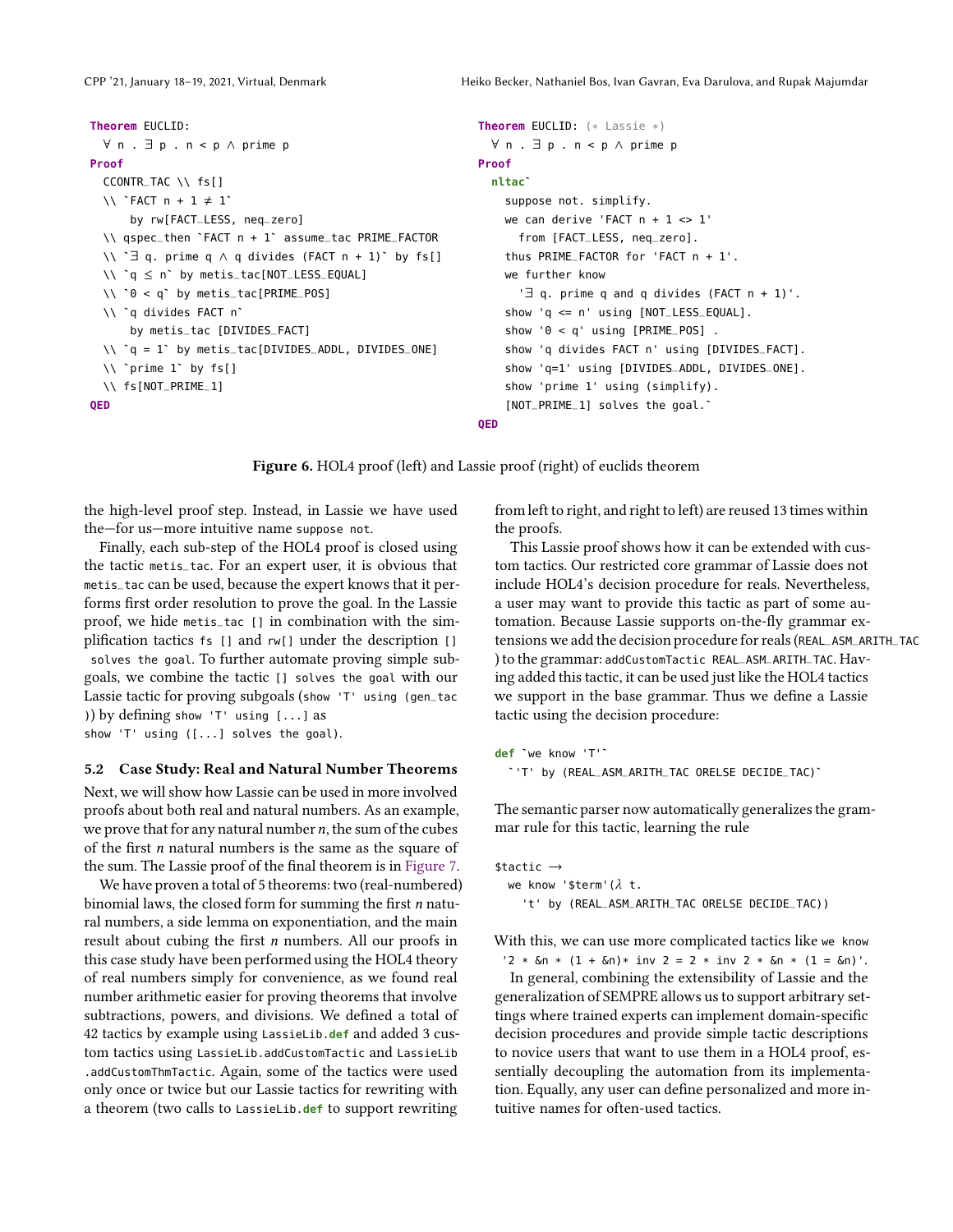```
Theorem sum_of_cubes_is_squared_sum:
   ∀ n. sum_of_cubes n = (sum n) pow 2
Proof
 nltac `
    induction on 'n'.
    simplify conclusion with [sum_of_cubes_def, sum_def].
    rewrite with [POW_2, REAL_LDISTRIB, REAL_RDISTRIB,
      REAL_ADD_ASSOC].
    showing
      '&SUC n pow 3 =
       \&SUC n * \&SUC n + \&SUC n * sum n + sum n * \&SUC n'
      closes the proof
      because (simplify conclusion with [REAL_EQ_LADD]).
   we know '& SUC n * sum n + sum n *  & SUC n =2 * (sum n * \& SUC n)'.
    rewrite once [<- REAL_ADD_ASSOC].
    rewrite last assumption.
    rewrite with [pow_3, closed_form_sum, real_div,
      REAL_MUL_ASSOC].
   we know '2 * &n * (1 + &n) * inv 2 =
      2 * inv 2 * \delta n * (1 + \delta n).
    rewrite last assumption.
    simplify conclusion with [REAL_MUL_RINV].
   we show 'n + 1 = SUC n' using (simplify conclusion).
    rewrite last assumption. simplify conclusion.
   we show '2 = (SUC (SUC 0))'using (simplify conclusion).
    rewrite last assumption. rewrite last assumption.
    rewrite with [EXP].
    we show 'SUC n = n + 1' using (simplify conclusion).
    rewrite last assumption.
    rewrite with [GSYM REAL_OF_NUM_ADD, pow_3].
    rewrite with [REAL_OF_NUM_ADD, REAL_OF_NUM_MUL,
                  MULT_RIGHT_1, RIGHT_ADD_DISTRIB,
                  LEFT_ADD_DISTRIB, MULT_LEFT_1].
    simplify.`
QED
```
Figure 7. Lassie proof that the sum of the natural numbers from 1 to  $n$  cubed is the same as the square of their sum

### 5.3 Case Study: Naturalizing a Library Proof

In our final example, we show how Lassie can be integrated into larger developments, by proving a soundness theorem from a library of FloVer [\[3](#page-11-14)]. FloVer is a verified checker for finite-precision roundoff error bounds implemented in HOL4. Its HOL4 definitions and proofs span approximately 10000 lines of code and the interval library is one of the critical components which is used in most of the soundness proofs. As the FloVer proofs are performed over real numbers, we reuse the tactic descriptions from our previous example and do not need to add additional definitions. In [Figure 8](#page-8-1) we

<span id="page-8-1"></span>**Theorem** interval\_inversion\_valid: ∀ iv a. (SND iv <  $0 \setminus 0$  < FST iv)  $\setminus$  contained a iv ==> contained (inv a) (invertInterval iv) **Proof nltac** ` introduce variables. case split for 'iv'. simplify with [contained\_def, invertInterval\_def]. introduce assumptions. rewrite once [<- REAL\_INV\_1OVER]. Next Goal. rewrite once [ <- REAL\_LE\_NEG]. we know 'a <  $0'$ . thus 'a  $\leq 0'$ . we know ' $r < 0$ '. thus ' $r < 0$ '.  $'inv(-a) \le inv(-r) \le -|r| \le -a' \ using$ (use REAL\_INV\_LE\_AMONO THEN simplify). resolve with REAL\_NEG\_INV. rewrite assumptions. follows trivially. Next Goal. rewrite once [<- REAL\_LE\_NEG]. we know 'a <  $0'$ . thus 'a <>  $0'$ . we know 'q <>  $0'$ . resolve with REAL\_NEG\_INV. 'inv  $(-q)$  <= inv  $(-a)$  <=>  $(-a)$  <=  $(-q)$ ' using (use REAL\_INV\_LE\_AMONO THEN simplify THEN trivial). rewrite assumptions. follows trivially. Next Goal. rewrite with [<- REAL\_INV\_1OVER]. 'inv  $r \leq i$ nv a  $\leq$  > a  $\leq r'$  using (use REAL\_INV\_LE\_AMONO THEN trivial). follows trivially. Next Goal. rewrite with [<- REAL\_INV\_1OVER]. 'inv  $a \leq inv q \leq a q \leq a'$  using (use REAL\_INV\_LE\_AMONO THEN trivial). follows trivially.` **QED**

Figure 8. Soundness of FloVer's interval inversion in Lassie

show that if we have an interval *iv*, and a real number  $a \in iv$ , then the inverse of  $a$  is contained in the inverse of  $iv$ .

This example shows that Lassie's tactic definitions are expressive enough to build libraries of common tactic descriptions that can be shared between projects.

#### 5.4 HOL4 Tutorial

We have used Lassie to write a new tutorial for HOL4 with the goal of decoupling the learning of the basic structure of formal proofs from the particular syntax and tactic names of HOL4, and by this easing the learning curve. Our tutorial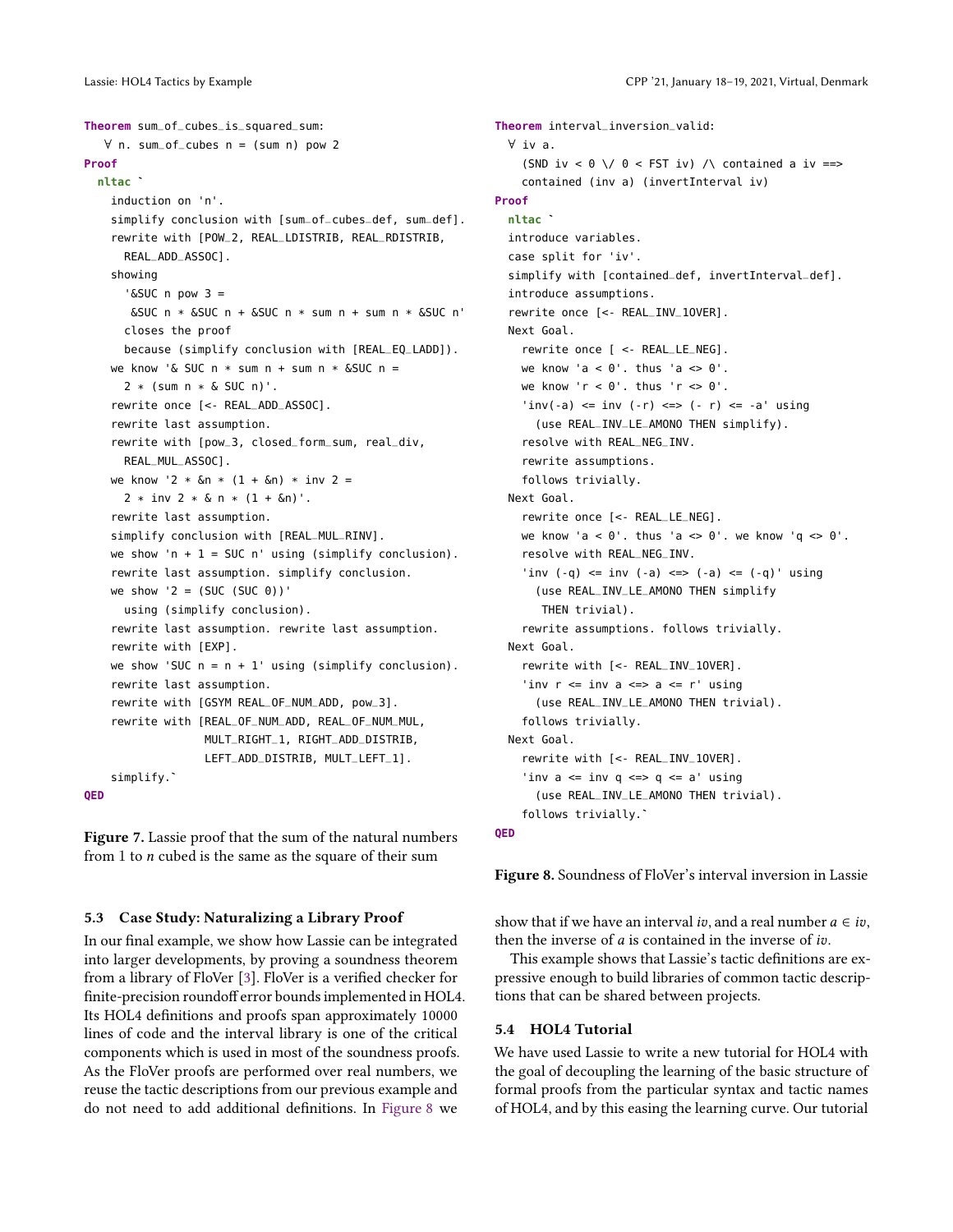<span id="page-9-0"></span>

Figure 9. Intermediate state of **nlexplain** in our tutorial

is based on the existing HOL4 tutorial [\[32\]](#page-11-11) and the HOL4 emacs interaction guide.

First, the new HOL4 user uses **nltac** and the Lassie tactics that we defined for our three case studies (i.e. loads them as libraries) to do the proofs. He or she can thus learn the syntax of theorems and definitions, as well as structure of proofs without having to also learn the often unintuitive tactic names of the proofs. For example, we show the proof of the closed form for summing the first  $n$  natural numbers from our tutorial in [Figure 10.](#page-10-0) The example proof shows Lassie tactics that abstract from the tactic, but not the theorem names. Lassie has limited support for defining descriptions of theorems similar to how Lassie tactics are defined which could be used when developing individual languages.

In the second step, the new HOL4 user is introduced to the HOL4 tactics using **nlexplain**. For instance, they can step through the proof and see the HOL4 tactics underlying each Lassie tactic. We show an example in [Figure 9.](#page-9-0) The left-hand side shows the HOL4 proof state obtained by applying Lassie tactics with **nlexplain**, and the right-hand side the modified HOL4 REPL with the current proof goal and a partial HOL4 tactic script. The red dashed box on the lefthand side marks all Lassie tactics that have been passed to **nlexplain**.

Our tutorial is split into six separate parts. We start by explaining how HOL4 (and Lassie) are installed and configured on a computer such that the tutorial can be followed interactively. Next, we explain how one interacts with HOL4 in an interactive session. The first technical section uses

the proof from [Figure 10](#page-10-0) as a first example of an interactive HOL4 proof, using only **nltac** to perform proofs. Having introduced the reader to the basics of interactive proofs in HOL4, we show how a simple library of proofs can be developed. The library is a re-implementation of our first case study, and hence follows the structure of the original HOL4 tutorial. It spans a total of two definitions, and 13 theorems. For each of the theorems we show a proof using **nltac**. Only after these introductory sections, where a user will have already gained an intuition both about how one interacts with the HOL4 REPL, and how proofs are stored in reusable theories, the next section introduces **nlexplain** and explains how HOL4 proofs are performed with plain HOL4 tactics. Finally, the tutorial concludes with some helpful tips and tricks that we have collected.

We defined the tutorial using definitions that we personally found intuitive. However, Lassie's ability to define tactics by example allows each teacher to define their own individual language in a straightforward way.

# 6 Related Work

In this section, we review approaches designed to ease the user burden when writing proofs in an ITP.

*Hammers.* So-called "hammers" use automated theorem provers (ATP) to discharge proof obligations by translating a proof goal into the logic of an ATP and a proof back into the logic of the interactive prover. Examples are Sledgehammer [\[28\]](#page-11-15) for Isabelle, HolyHammer [\[21\]](#page-11-16) for HOL4, and a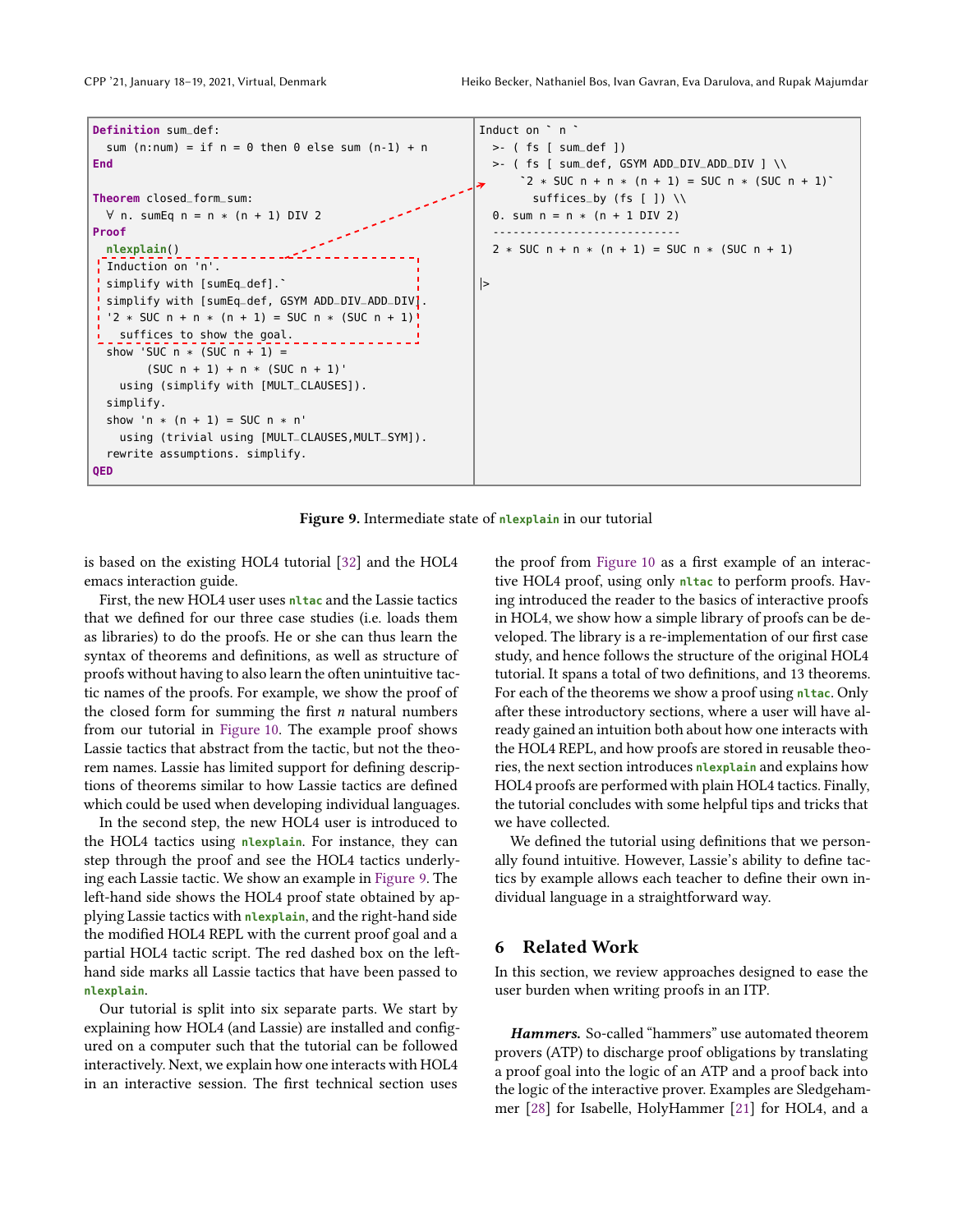```
Theorem closed_form_sum:
 ∀ n. sum n = (n * (n + 1)) DIV 2
Proof
  nltac`
   Induction on 'n'.
   Goal 'sum 0 = 0 * (0 + 1) DIV 2'.
     simplify.
   End.
   Goal 'sum (SUC n) = SUC n * (SUC n + 1) DIV 2'.
     use [sum_def, GSYM ADD_DIV_ADD_DIV] to simplify.
     '2 * SUC n + n * (n + 1) = SUC n * (SUC n + 1)'suffices to show the goal.
    show 'SUC n * (SUC n + 1) =(SUC n + 1) + n * (SUC n + 1)'using (simplify with [MULT_CLAUSES]).
     simplify.
     show 'n * (n + 1) = SUC n * n'
       using (trivial using [MULT_CLAUSES, MULT_SYM]).
     '2 * SUC n = SUC n + SUC n' follows trivially.
     'n * (SUC n + 1) = SUC n * n + n' follows trivially.
     rewrite assumptions. simplify.
   End.`
QED
```
Figure 10. Example proof of the closed form for summing  $n$  numbers using Lassie in our HOL4 tutorial

hammer for Coq [\[8](#page-11-17)]. A general overview is given in the survey paper by Blanchette et al. [\[5](#page-11-18)]. Some of these use learning to predict which premises are needed to be sent to the ATP, in order not to overwhelm the prover. In contrast to Lassie, the main focus of such hammers is not to make the proofs more accessible but to solve simple proof obligations using a push-button method. As Lassie is open to adding custom decision procedures we think that integrating a hammer with Lassie could provide for even richer and easier to define tactic languages by automating simple proofs.

*Learning-based.* While hammers try to automate the proof with the help automated theorem provers, other systems use statistical methods to recommend tactics to the end user to finish a proof. DeepHOL [\[2\]](#page-11-19) learns a neural network that, given a proof goal, predicts a potential next tactic in HOL Light. GamePad [\[19](#page-11-20)] and the work by Yang et al. [\[38\]](#page-12-4) similarly use machine learning to predict tactics for Coq. TacticToe [\[13](#page-11-21)] uses A\* search, guided by previous tactic-level proofs, to predict tactics in HOL4.

*Programming Language-based.* Languages like Eisbach [\[26\]](#page-11-7), Ltac [\[10\]](#page-11-5), Ltac2 [\[29\]](#page-11-22) and Mtac2 [\[20\]](#page-11-23) use rigorous programming language foundations to give more control to expert users when writing tactics. Eisbach and Ltac

are tactic languages similar to the one of HOL4. Mtac2 formalizes "Coq in Coq" allowing to define tactics as Coq programs, whereas Ltac2 is a strongly typed language for writing Coq tactics. The tactic language of the Lean theorem prover [\[9\]](#page-11-24) additionally implements equational reasoning on top of its tactics, which allows for more textbook-like proofs. Recently, the Lean theorem prover has also been extended with a hygienic macro system [\[34](#page-12-5)]. A core contribution of their work is excluding unintentional capturing in tactic programming, thus making tactic programming more robust. In Lassie we did not experience any hygiene issues as the definition by example relies on the semantic parser to do the generalization and as such keeps variable levels separate. Using any of the languages above requires all the desired generality to be stated explicit in the tactic definition, usually in the form of function definitions. In contrast, Lassie's definition by example makes it easier to define new tactics and generalizes automatically.

*Natural Language Interfaces.* Several systems provide an interface to a theorem prover that is as close as possible to natural language. Languages like Isar [\[36\]](#page-12-2), Mizar [\[1](#page-11-8)], and the work by Corbineau [\[6\]](#page-11-25) follow a similar approach as Lassie by having an extended parser. Their supported naturalized proof descriptions are fixed to the authors style of declarative proofs and extending or changing these would required editing the tool code. In contrast, Lassie is extensible enough to support different tactic languages that can coexist without interferring if not loaded simultaneously.

The Naproche system [\[11\]](#page-11-9) provides a controlled natural language, which maps natural language utterances into firstorder logic proof obligations, to be checked by an (automated) theorem prover (e.g. E Prover [\[31\]](#page-11-26)). The extensions to Alfa by Hallgren et al. [\[17\]](#page-11-27) also use natural language processing technology to extend the Alfa proof editor with a more natural language. The book by Ganesalingam [\[12\]](#page-11-28) gives a comprehensive explanation of the relation between natural language and mathematics. Similarly, Ranta et al. [\[30](#page-11-29)] provide more sophisticated linguistic techniques to translate between natural language and predicate logic. An orthogonal approach to the above is presented in the work by Coscoy et al. [\[7\]](#page-11-30). Instead of translating from natural language to tactics, they provide a translation from Coq proof terms to natural language. The main goal of these systems is to provide an interface that supports as much natural language as possible. A major limitation, however, is that their grammars are fixed, i.e. only the naturalized tactics implemented by the authors is available. Our work does not strive to be a full natural language interface, and in turn provides an extensible grammar, which adapts to different users and proofs.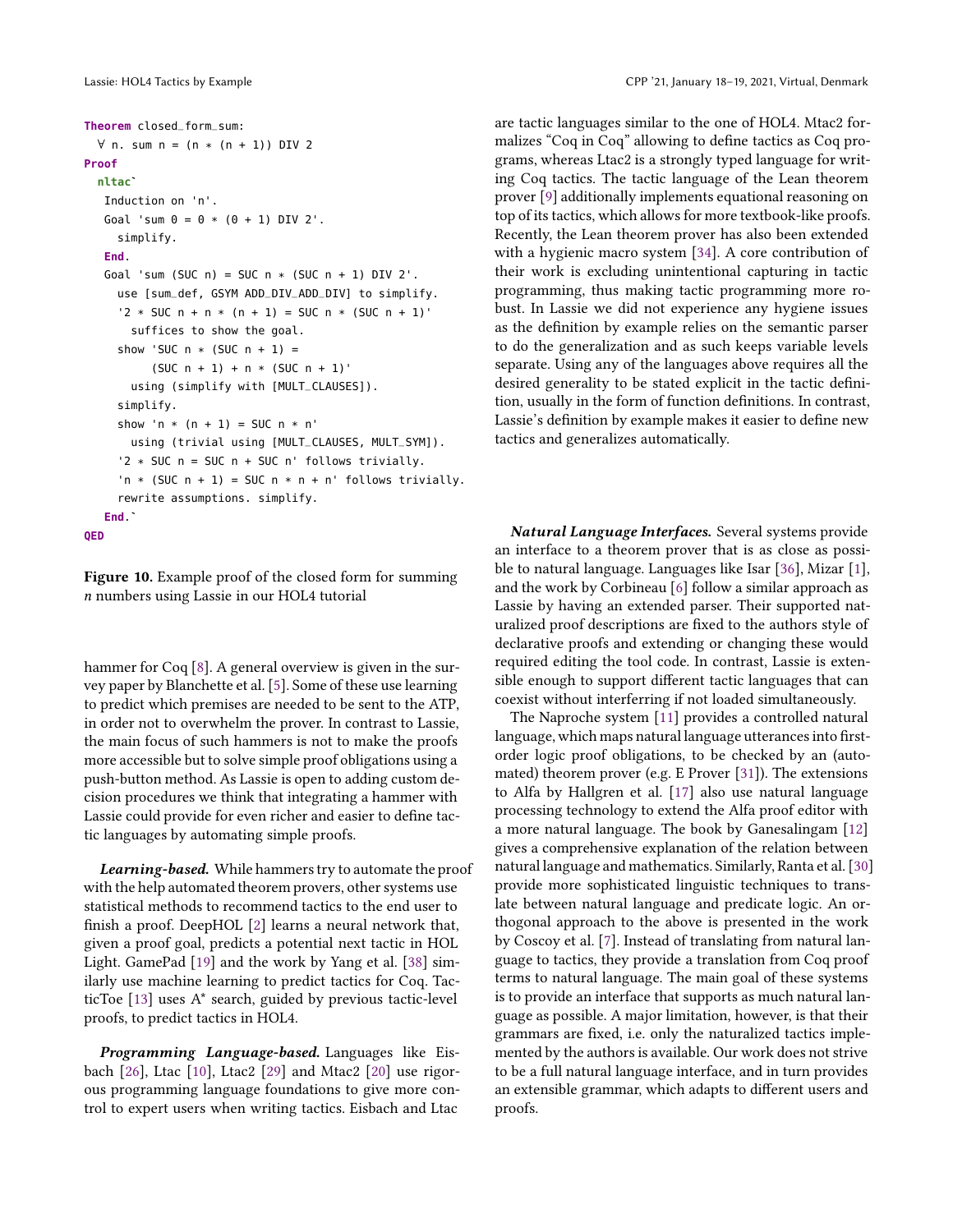# 7 Conclusion

We have presented the Lassie tactic language framework for the HOL4 theorem prover. Using a semantic parser with an extensible grammar, Lassie learns individualized tactics from user-provided examples. Our example case studies show that these learned tactics can be easily reused across different proofs and can ease both the writing and reading of HOL4 proofs by providing a more intuitive, personalized interface to HOL4's tactics.

# Acknowledgments

The authors would like to thank Magnus Myreen, Zachary Tatlock, and the anonymous reviewers of ITP 2020 and CPP 2021 for providing feedback on Lassie and (initial) drafts of the paper. Gavran and Majumdar were supported in part by the DFG project 389792660 TRR 248–CPEC and by the European Research Council under the Grant Agreement 610150 (ERC Synergy Grant ImPACT).

#### References

- <span id="page-11-8"></span>[1] Grzegorz Bancerek, Czeslaw Bylinski, Adam Grabowski, Artur Kornilowicz, Roman Matuszewski, Adam Naumowicz, Karol Pak, and Josef Urban. 2015. Mizar: State-of-the-art and Beyond. In International Conference on Intelligent Computer Mathematics (CICM). https://doi.org/10.1007/978-3-319-20615-8\_17
- <span id="page-11-19"></span>[2] Kshitij Bansal, Sarah Loos, Markus Rabe, Christian Szegedy, and Stewart Wilcox. 2019. HOList: An Environment for Machine Learning of Higher Order Logic Theorem Proving. In International Conference on Machine Learning (ICML).
- <span id="page-11-14"></span>[3] Heiko Becker, Nikita Zyuzin, Raphaël Monat, Eva Darulova, Magnus O Myreen, and Anthony Fox. 2018. A Verified Certificate Checker for Finite-Precision Error Bounds in Coq and HOL4. In FMCAD (Formal Methods in Computer Aided Design). https://doi.org/10.23919/FMCAD.2018.8603019
- <span id="page-11-10"></span>[4] Jonathan Berant, Andrew Chou, Roy Frostig, and Percy Liang. 2013. Semantic Parsing on Freebase from Question-Answer Pairs. In Conference on Empirical Methods in Natural Language Processing (EMNLP).
- <span id="page-11-18"></span>[5] Jasmin Christian Blanchette, Cezary Kaliszyk, Lawrence C. Paulson, and Josef Urban. 2016. Hammering towards QED. Journal of Formalized Reasoning 9, 1 (2016). https://doi.org/10.6092/issn.1972-5787/4593
- <span id="page-11-25"></span>[6] Pierre Corbineau. 2007. A Declarative Language for the Coq Proof Assistant. In International Workshop on Types for Proofs and Programs (TYPES). https://doi.org/10.1007/978-3-540-68103-8\_5
- <span id="page-11-30"></span>[7] Yann Coscoy, Gilles Kahn, and Laurent Théry. 1995. Extracting Text from Proofs. In International Conference on Typed Lambda Calculi and Applications (TLCA). https://doi.org/10.1007/BFb0014048
- <span id="page-11-17"></span>[8] Łukasz Czajka and Cezary Kaliszyk. 2018. Hammer for Coq: Automation for dependent type theory. Journal of Automated Reasoning 61, 1-4 (2018). https://doi.org/10.1007/s10817-018-9458-4
- <span id="page-11-24"></span>[9] Leonardo Mendonça de Moura, Soonho Kong, Jeremy Avigad, Floris van Doorn, and Jakob von Raumer. 2015. The Lean Theorem Prover (System Description). In International Conference on Automated Deduction (CADE). https://doi.org/10.1007/978-3-319-21401-6\_26
- <span id="page-11-5"></span>[10] David Delahaye. 2000. A Tactic Language for the System Coq. In International Conference on Logic for Programming Artificial Intelligence and Reasoning (LPAR). https://doi.org/10.1007/3-540-44404-1\_7
- <span id="page-11-9"></span>[11] Steffen Frerix and Peter Koepke. 2019. Making Set Theory Great Again: The Naproche-SAD Project. Conference on Artificial Intelligence and Theorem Proving (AITP) (2019).
- <span id="page-11-28"></span>[12] Mohan Ganesalingam. 2013. The Language of Mathematics - A Linguistic and Philosophical Investigation. Lecture Notes in Computer Science, Vol. 7805. Springer. https://doi.org/10.1007/978-3-642-37012-0
- <span id="page-11-21"></span>[13] Thibault Gauthier, Cezary Kaliszyk, Josef Urban, Ramana Kumar, and Michael Norrish. 2020. TacticToe: Learning to Prove with Tactics. Journal of Automated Reasoning (2020).
- <span id="page-11-3"></span>[14] Georges Gonthier. 2008. Formal proof-the four-color theorem. Notices of the AMS 55, 11 (2008).
- <span id="page-11-6"></span>[15] Georges Gonthier and Assia Mahboubi. 2010. An introduction to small scale reflection in Coq. Journal of Formalized Reasoning 3, 2 (2010). https://doi.org/10.6092/issn.1972-5787/1979
- <span id="page-11-4"></span>[16] Thomas C. Hales. 2006. Introduction to the Flyspeck Project. In Mathematics, Algorithms, Proofs.
- <span id="page-11-27"></span>[17] Thomas Hallgren and Aarne Ranta. 2000. An Extensible Proof Text Editor. In International Conference on Logic for Programming and Automated Reasoning (LPAR). https://doi.org/10.1007/3-540-44404-1\_6
- <span id="page-11-12"></span>[18] John Harrison. 2009. HOL light: An overview. In International Conference on Theorem Proving in Higher Order Logics (TPHOL).
- <span id="page-11-20"></span>[19] Daniel Huang, Prafulla Dhariwal, Dawn Song, and Ilya Sutskever. 2019. GamePad: A Learning Environment for Theorem Proving. In International Conference on Learning Representations (ICLR).
- <span id="page-11-23"></span>[20] Jan-Oliver Kaiser, Beta Ziliani, Robbert Krebbers, Yann Régis-Gianas, and Derek Dreyer. 2018. Mtac2: typed tactics for backward reasoning in Coq. Proc. ACM Program. Lang. 2, ICFP (2018), 78:1–78:31. https://doi.org/10.1145/3236773
- <span id="page-11-16"></span>[21] Cezary Kaliszyk and Josef Urban. 2014. Learning-Assisted Automated Reasoning with Flyspeck. Journal of Automated Reasoning 53, 2 (2014). https://doi.org/10.1007/s10817-014-9303-3
- <span id="page-11-0"></span>[22] Yong Kiam Tan, Magnus O. Myreen, Ramana Kumar, Anthony Fox, Scott Owens, and Michael Norrish. 2019. The verified CakeML compiler backend. Journal of Functional Programming 29 (2019). https://doi.org/10.1017/S0956796818000229
- <span id="page-11-2"></span>[23] Gerwin Klein, Kevin Elphinstone, Gernot Heiser, June Andronick, David Cock, Philip Derrin, Dhammika Elkaduwe, Kai Engelhardt, Rafal Kolanski, Michael Norrish, et al. 2009. seL4: Formal verification of an OS kernel. In ACM Symposium on Operating Systems Principles (SOSP). https://doi.org/10.1145/1629575.1629596
- <span id="page-11-1"></span>[24] Xavier Leroy. 2009. Formal Verification of a Realistic Compiler. Commun. ACM 52, 7 (2009). https://doi.org/10.1145/1538788.1538814
- [25] Percy Liang. 2016. Learning executable semantic parsers for natural language understanding. Commun. ACM 59, 9 (2016). https://doi.org/10.1145/2866568
- <span id="page-11-7"></span>[26] Daniel Matichuk, Toby C. Murray, and Makarius Wenzel. 2016. Eisbach: A Proof Method Language for Isabelle. Journal of Automated Reasoning 56, 3 (2016). https://doi.org/10.1007/s10817-015-9360-2
- <span id="page-11-13"></span>[27] Tobias Nipkow, Lawrence C. Paulson, and Markus Wenzel. 2002. Isabelle/HOL - A Proof Assistant for Higher-Order Logic. Lecture Notes in Computer Science, Vol. 2283. Springer. https://doi.org/10.1007/3-540-45949-9
- <span id="page-11-15"></span>[28] Lawrence C. Paulson and Kong Woei Susanto. 2007. Source-Level Proof Reconstruction for Interactive Theorem Proving. In International Conference on Theorem Proving in Higher Order Logics (TPHOL). https://doi.org/10.1007/978-3-540-74591-4\_18
- <span id="page-11-22"></span>[29] Pierre-Marie Pédrot. 2019. Ltac2: Tactical Warfare. CoqPL 2019 (2019).
- <span id="page-11-29"></span>[30] Aarne Ranta. 2011. Translating between Language and Logic: What Is Easy and What Is Difficult. In International Conference on Automated Deduction (CADE). https://doi.org/10.1007/978-3-642-22438-6\_3
- <span id="page-11-26"></span>[31] Stephan Schulz. 2013. System Description: E 1.8. In International Conference on Logic for Programming, Artificial Intelligence and Reasoning (LPAR). https://doi.org/10.1007/978-3-642-45221-5\_49
- <span id="page-11-11"></span>[32] Konrad Slind and Michael Norrish. 2008. A Brief Overview of HOL4. In International Conference on Theorem Proving in Higher Order Logics (TPHOL). https://doi.org/10.1007/978-3-540-71067-7\_6